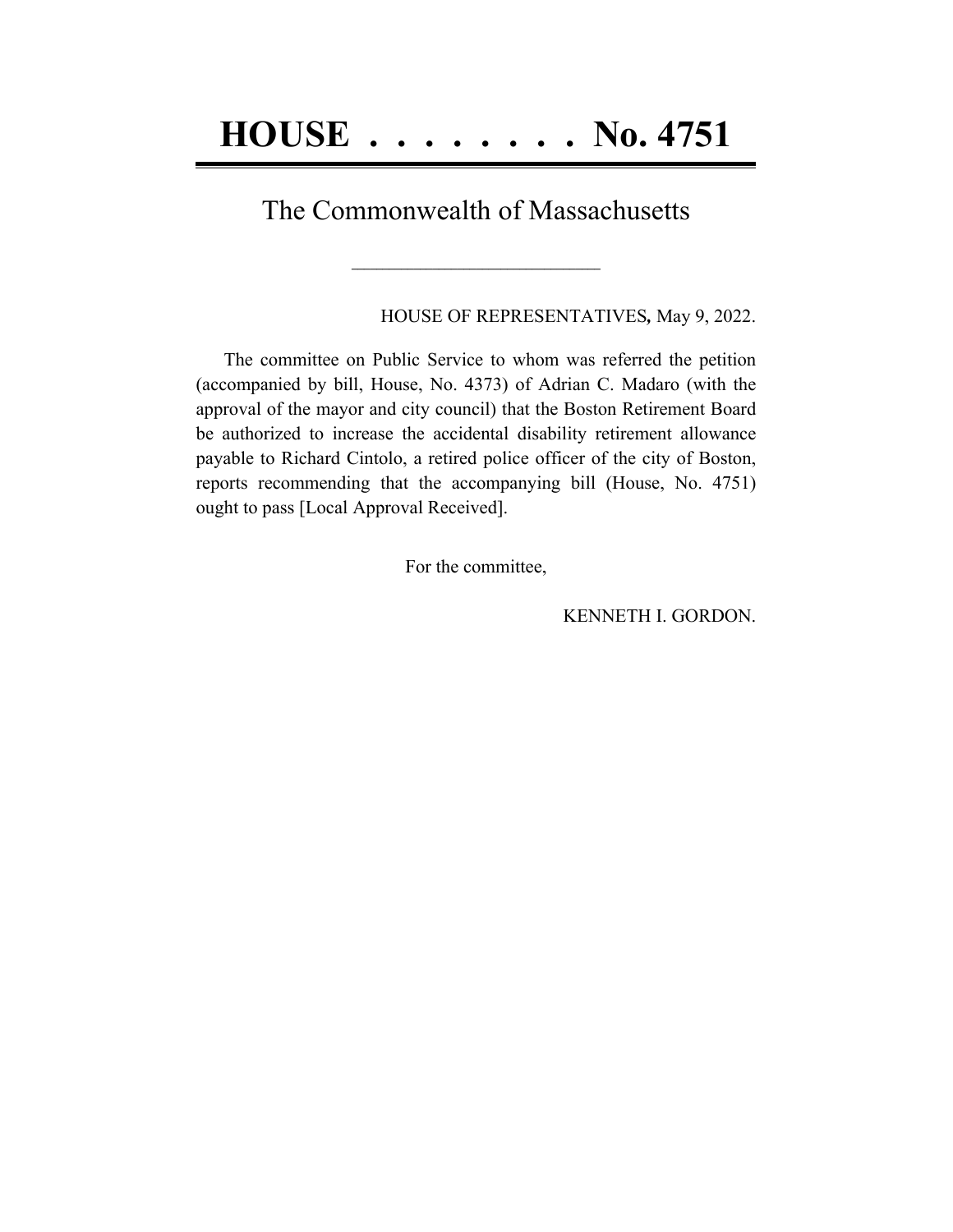## The Commonwealth of Massachusetts

**In the One Hundred and Ninety-Second General Court (2021-2022) \_\_\_\_\_\_\_\_\_\_\_\_\_\_\_**

**\_\_\_\_\_\_\_\_\_\_\_\_\_\_\_**

An Act regarding the disability pension for Richard Cintolo.

Be it enacted by the Senate and House of Representatives in General Court assembled, and by the authority *of the same, as follows:*

| $\mathbf{1}$    | SECTION 1. (a) Notwithstanding any general or special law to the contrary, the Boston               |
|-----------------|-----------------------------------------------------------------------------------------------------|
| 2               | Retirement Board shall increase the accidental disability retirement allowance payable to           |
| 3               | Richard Cintolo, a retired police officer of the police department of the city of Boston who, as a  |
| 4               | result of injuries sustained while in the performance of his duties on October 12, 2016, is totally |
| 5               | and permanently incapacitated from performing the essential duties of a police officer.             |
| 6               | (b) The annual amount of pension payable to Richard Cintolo shall be equal to the regular           |
| $7\phantom{.0}$ | rate of compensation which would have been paid had he continued in service as a police officer     |
| 8               | of the city of Boston at the grade held by him at the time of his retirement until his death or     |
| 9               | reaching mandatory retirement age, whichever comes first. All amounts paid under this act shall     |
| 10              | be non-taxable to the extent allowable under state and federal law.                                 |
| 11              | (c) Notwithstanding section 91A of chapter 32 of the General Laws or any other general              |
| 12              | or special law to the contrary, Richard Cintolo's annual earnings, when added to his retirement     |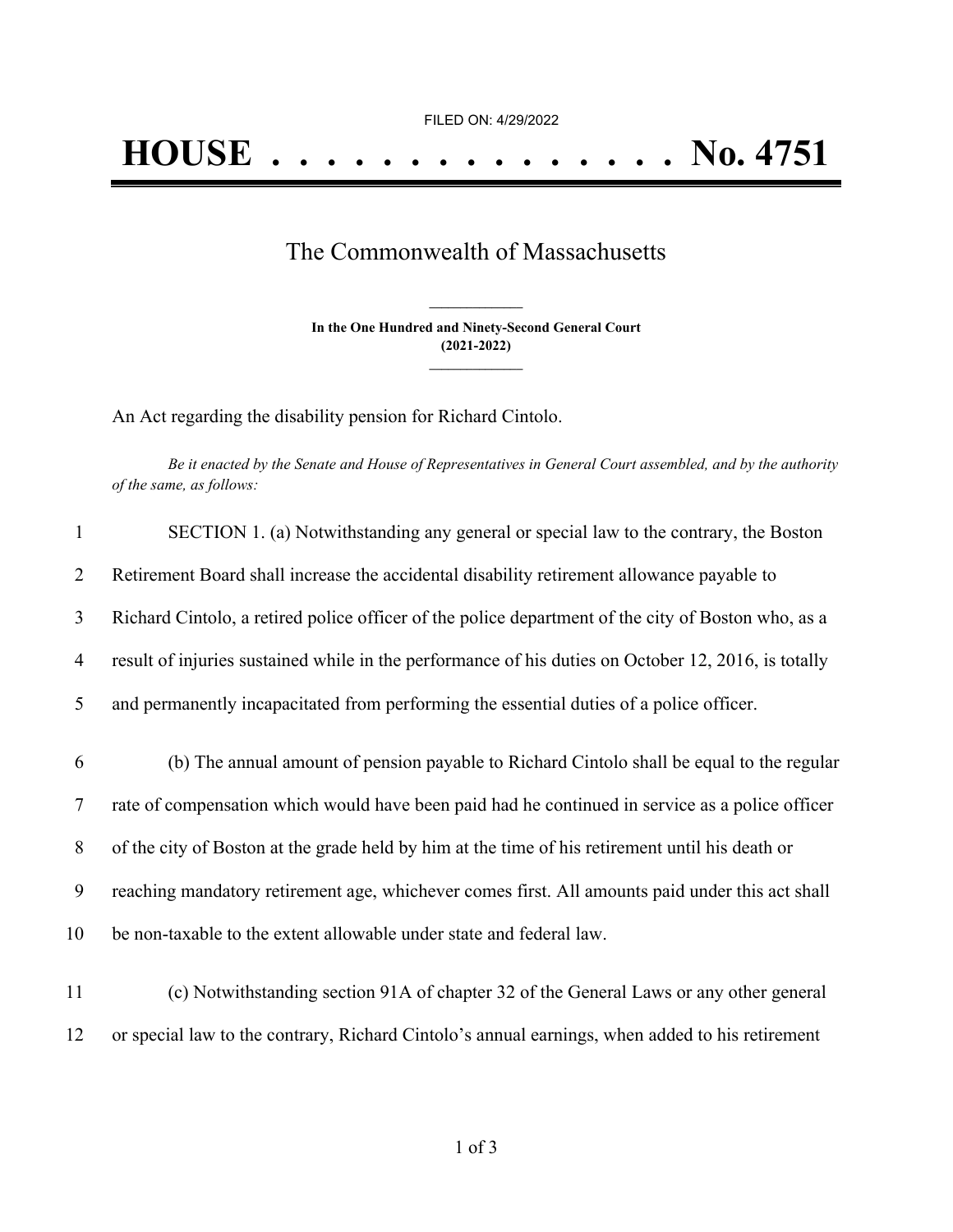allowance, may annually earn up to one-half the amount of his retirement allowance without refund penalty.

 (d) Upon attaining the mandatory retirement age for a police officer of the city of Boston, Richard Cintolo shall receive a pension pursuant to section 7 of said chapter 32, a yearly amount of pension equal to 80 per cent of the annual rate of the compensation he was receiving on the day before he reaches the mandatory retirement age for a police officer in the city of Boston.

 (e) Notwithstanding any general or special law to the contrary, the benefits granted herein shall be funded and administered by the Boston Retirement Board, consistent with and subject to chapter 32 of the General Laws.

 SECTION 2. Notwithstanding any general or special law to the contrary, Richard Cintolo shall be entitled to receive indemnification for all hospital, medical and related expenses that have been or may be incurred after the date of his retirement as a result of the injuries sustained by him while in the performance of his duties on October 12, 2016, in accordance with sections 26 100 and 100B of chapter 41 of the General Laws.

 SECTION 3. Notwithstanding any general or special law to the contrary, the Boston Retirement Board shall forthwith pay to said Richard Cintolo the amount credited to

 him as accumulated total deductions in the annuity savings fund of the Boston Retirement Board as of the effective date of this act.

 SECTION 4. Notwithstanding any general or special law to the contrary, if Richard Cintolo was married on the date of his injury then, upon his death, if he is still married to the spouse he was married to on the date of injury then, should his spouse to whom he was married

of 3